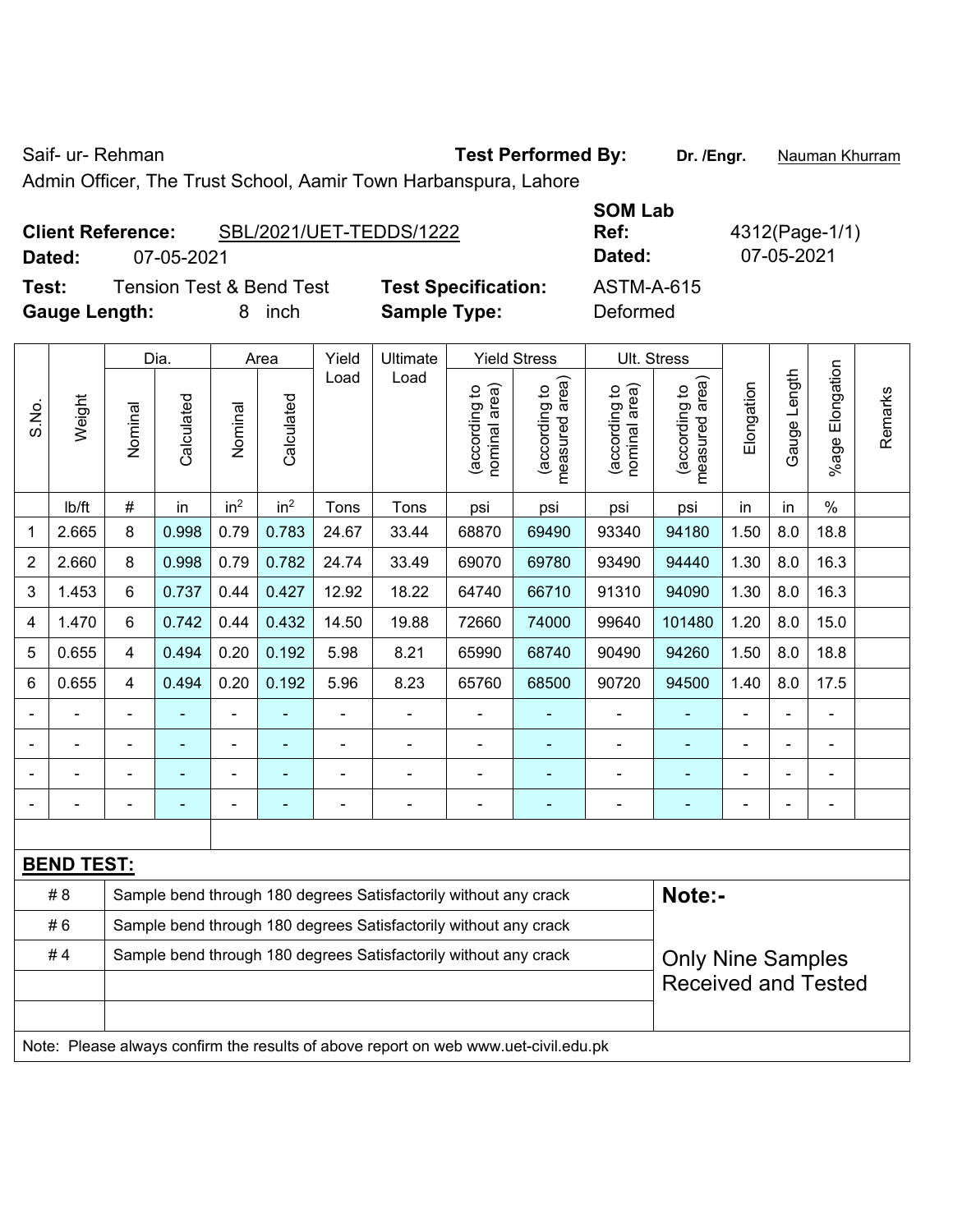M. D., **Test Performed By: Dr. /Engr.** Nauman Khurram

Baig Construction Co. (Marqaz Islami Ijtimah Chowk Raiwind)

|                      | <b>Client Reference:</b><br>nil |                            | <b>SOM Lab</b><br>Ref:          | 4314(Page-1/1) |
|----------------------|---------------------------------|----------------------------|---------------------------------|----------------|
| Dated:               | 17-05-2021                      |                            | Dated:                          | 17-05-2021     |
| Test:                | Tension Test & Bend Test        | <b>Test Specification:</b> | ASTM-A-615<br>Deformed Bar (S J |                |
| <b>Gauge Length:</b> | inch                            | <b>Sample Type:</b>        | Steel)                          |                |

|                                                                                  |                   |                          | Dia.       |                          | Area                     | Yield          | <b>Ultimate</b> |                                | <b>Yield Stress</b>             | Ult. Stress                    |                                 |                |                          |                 |         |
|----------------------------------------------------------------------------------|-------------------|--------------------------|------------|--------------------------|--------------------------|----------------|-----------------|--------------------------------|---------------------------------|--------------------------------|---------------------------------|----------------|--------------------------|-----------------|---------|
| S.No.                                                                            | Weight            | Nominal                  | Calculated | Nominal                  | Calculated               | Load           | Load            | nominal area)<br>(according to | measured area)<br>(according to | nominal area)<br>(according to | measured area)<br>(according to | Elongation     | Gauge Length             | %age Elongation | Remarks |
|                                                                                  | Ib/ft             | $\#$                     | in         | in <sup>2</sup>          | in <sup>2</sup>          | Tons           | Tons            | psi                            | psi                             | psi                            | psi                             | in             | in                       | $\%$            |         |
| 1                                                                                | 2.644             | $\,8\,$                  | 0.995      | 0.79                     | 0.777                    | 23.90          | 34.53           | 66740                          | 67850                           | 96390                          | 98000                           | 1.30           | 8.0                      | 16.3            |         |
|                                                                                  |                   | $\blacksquare$           | ۰          | $\blacksquare$           |                          | ä,             | $\blacksquare$  | $\blacksquare$                 |                                 | ٠                              | ۰                               | $\blacksquare$ | $\blacksquare$           | $\blacksquare$  |         |
|                                                                                  |                   | $\overline{\phantom{0}}$ | ۰          | $\blacksquare$           |                          | Ē,             | $\blacksquare$  | $\blacksquare$                 |                                 | $\blacksquare$                 | $\blacksquare$                  | $\blacksquare$ | $\overline{\phantom{0}}$ | $\blacksquare$  |         |
|                                                                                  |                   | $\overline{\phantom{0}}$ | ۰          | $\blacksquare$           |                          | L,             | $\blacksquare$  | $\blacksquare$                 |                                 | ۰                              | ۰                               | $\blacksquare$ |                          | $\blacksquare$  |         |
| $\blacksquare$                                                                   | ۰                 | $\blacksquare$           | ٠          | $\blacksquare$           | $\blacksquare$           | $\overline{a}$ | $\blacksquare$  | $\blacksquare$                 | $\blacksquare$                  | $\blacksquare$                 | ٠                               | $\blacksquare$ | $\blacksquare$           | $\blacksquare$  |         |
|                                                                                  |                   | $\overline{\phantom{0}}$ | ۰          | $\blacksquare$           |                          |                | $\blacksquare$  |                                |                                 | ٠                              | $\blacksquare$                  |                |                          | $\blacksquare$  |         |
|                                                                                  |                   | ÷                        | ÷          | $\blacksquare$           |                          | Ē,             | $\blacksquare$  | $\blacksquare$                 |                                 | ۰                              | -                               | $\blacksquare$ | $\blacksquare$           | $\blacksquare$  |         |
|                                                                                  |                   | $\overline{\phantom{0}}$ | ÷          | $\overline{\phantom{a}}$ | $\overline{\phantom{a}}$ | Ē,             | $\overline{a}$  | $\blacksquare$                 | $\overline{\phantom{a}}$        | ۰                              | ۰                               | $\blacksquare$ |                          | $\blacksquare$  |         |
|                                                                                  |                   |                          |            | $\blacksquare$           |                          | ÷              | -               |                                |                                 | ۰                              |                                 |                |                          | $\blacksquare$  |         |
| $\blacksquare$                                                                   |                   | $\overline{\phantom{a}}$ | ۰          | $\blacksquare$           | $\overline{\phantom{a}}$ | ٠              | $\blacksquare$  | $\blacksquare$                 | $\overline{\phantom{a}}$        | $\blacksquare$                 | ۰                               | $\blacksquare$ | $\blacksquare$           | $\blacksquare$  |         |
|                                                                                  |                   |                          |            |                          |                          |                |                 |                                |                                 |                                |                                 |                |                          |                 |         |
|                                                                                  | <b>BEND TEST:</b> |                          |            |                          |                          |                |                 |                                |                                 |                                |                                 |                |                          |                 |         |
| Note:-<br>#8<br>Sample bend through 180 degrees Satisfactorily without any crack |                   |                          |            |                          |                          |                |                 |                                |                                 |                                |                                 |                |                          |                 |         |
|                                                                                  |                   |                          |            |                          |                          |                |                 |                                |                                 |                                |                                 |                |                          |                 |         |
|                                                                                  |                   |                          |            |                          |                          |                |                 |                                |                                 |                                | <b>Only Two Samples</b>         |                |                          |                 |         |
|                                                                                  |                   |                          |            |                          |                          |                |                 |                                |                                 |                                | <b>Received and Tested</b>      |                |                          |                 |         |

Note: Please always confirm the results of above report on web www.uet-civil.edu.pk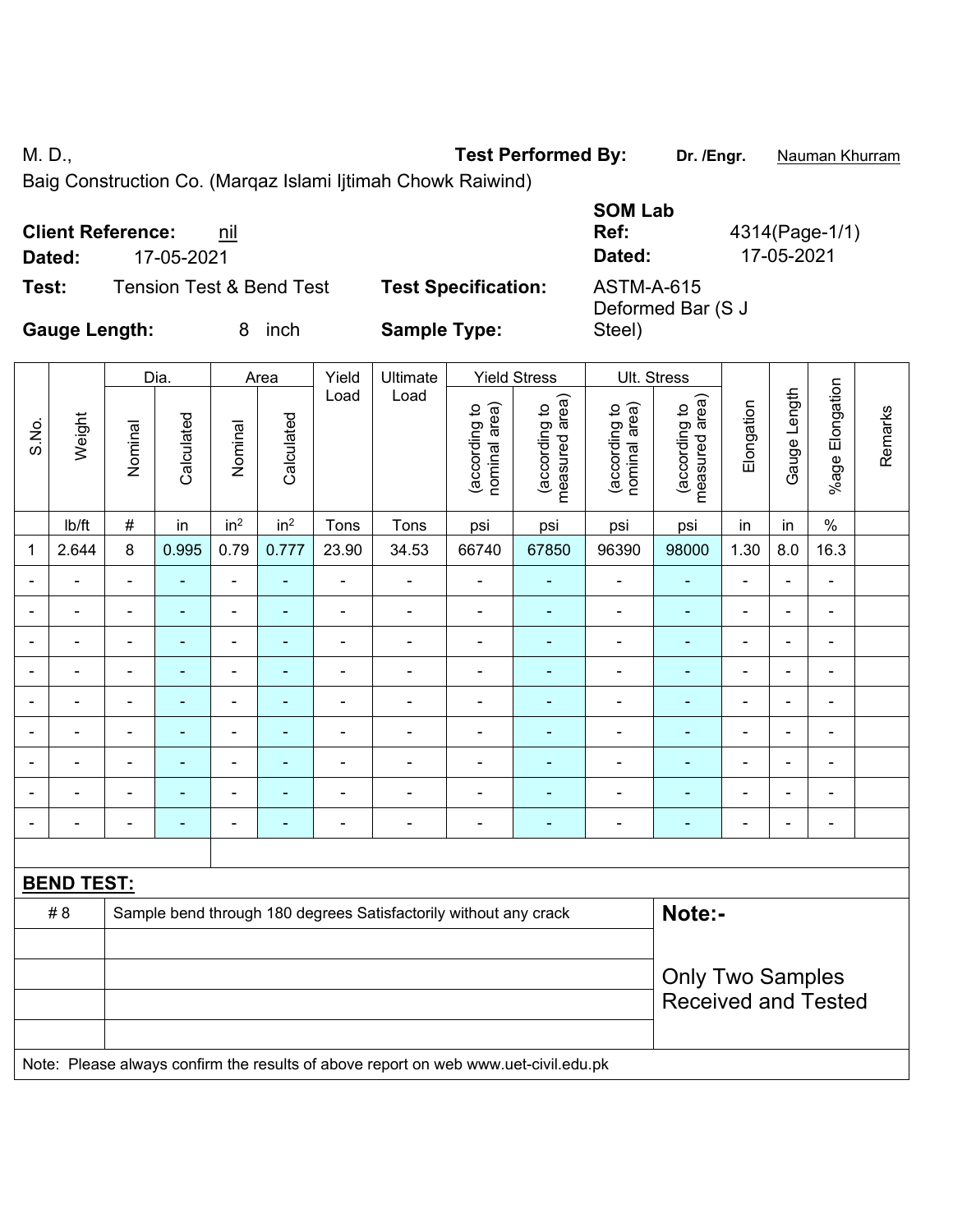Incharge Works / APO **Test Performed By: Dr. /Engr.** Nauman Khurram

CUI - Sahiwal Campus, Comsats University, Islamabad

## Client Reference: COMSATS/SWL/WD/942 **Dated:** 28-04-2021 **Dated:** 17-05-2021

**Test:** Tension Test & Bend Test **Test Specification:** ASTM-A-615 **Gauge Length:** 8 inch **Sample Type:** Deformed Bar

**SOM Lab** 

**Ref:** 4320(Page-1/1)

|       |                   |                                                                  | Dia.                     |                          | Area                     | Yield          | Ultimate<br>Load                                                 |                                | <b>Yield Stress</b>             |                                | Ult. Stress                     |                |              |                       |         |
|-------|-------------------|------------------------------------------------------------------|--------------------------|--------------------------|--------------------------|----------------|------------------------------------------------------------------|--------------------------------|---------------------------------|--------------------------------|---------------------------------|----------------|--------------|-----------------------|---------|
| S.No. | Weight            | Nominal                                                          | Calculated               | Nominal                  | Calculated               | Load           |                                                                  | nominal area)<br>(according to | (according to<br>measured area) | (according to<br>nominal area) | (according to<br>measured area) | Elongation     | Gauge Length | Elongation<br>$%$ age | Remarks |
|       | lb/ft             | $\#$                                                             | in                       | in <sup>2</sup>          | in <sup>2</sup>          | Tons           | Tons                                                             | psi                            | psi                             | psi                            | psi                             | in             | in           | $\%$                  |         |
| 1     | 2.635             | 8                                                                | 0.993                    | 0.79                     | 0.774                    | 23.47          | 38.18                                                            | 65510                          | 66870                           | 106580                         | 108780                          | 1.30           | 8.0          | 16.3                  |         |
| 2     | 1.461             | 6                                                                | 0.739                    | 0.44                     | 0.429                    | 15.70          | 19.72                                                            | 78690                          | 80710                           | 98870                          | 101400                          | 1.10           | 8.0          | 13.8                  |         |
| 3     | 0.668             | $\overline{4}$                                                   | 0.500                    | 0.20                     | 0.196                    | 6.98           | 9.02                                                             | 77000                          | 78570                           | 99480                          | 101510                          | 1.00           | 8.0          | 12.5                  |         |
|       |                   |                                                                  |                          | $\blacksquare$           |                          | ä,             |                                                                  |                                |                                 |                                |                                 |                |              | ä,                    |         |
|       |                   | $\blacksquare$                                                   | $\blacksquare$           | $\blacksquare$           | $\overline{\phantom{a}}$ | $\blacksquare$ | $\blacksquare$                                                   | $\blacksquare$                 | $\blacksquare$                  | $\overline{\phantom{a}}$       | $\blacksquare$                  | $\blacksquare$ |              | $\blacksquare$        |         |
|       |                   | $\blacksquare$                                                   |                          | $\blacksquare$           | $\overline{\phantom{a}}$ | $\blacksquare$ |                                                                  | L,                             | ٠                               | $\blacksquare$                 | $\blacksquare$                  | $\blacksquare$ |              | $\blacksquare$        |         |
|       |                   | $\blacksquare$                                                   | $\overline{\phantom{a}}$ | $\blacksquare$           |                          | $\blacksquare$ |                                                                  |                                |                                 |                                | $\blacksquare$                  |                |              | $\blacksquare$        |         |
|       |                   |                                                                  |                          | $\overline{\phantom{0}}$ |                          | $\blacksquare$ | $\blacksquare$                                                   | $\blacksquare$                 | ۳                               |                                | ۰                               |                |              | $\blacksquare$        |         |
|       |                   | $\blacksquare$                                                   |                          | $\blacksquare$           |                          | $\blacksquare$ | $\blacksquare$                                                   | ä,                             | $\blacksquare$                  | $\blacksquare$                 | $\blacksquare$                  | $\blacksquare$ |              | $\blacksquare$        |         |
|       |                   | $\blacksquare$                                                   |                          | $\blacksquare$           | $\overline{\phantom{a}}$ | $\blacksquare$ | $\blacksquare$                                                   | Ē,                             | $\blacksquare$                  | $\blacksquare$                 | ۰                               | $\blacksquare$ |              | $\blacksquare$        |         |
|       |                   |                                                                  |                          |                          |                          |                |                                                                  |                                |                                 |                                |                                 |                |              |                       |         |
|       | <b>BEND TEST:</b> |                                                                  |                          |                          |                          |                |                                                                  |                                |                                 |                                |                                 |                |              |                       |         |
|       | #8                |                                                                  |                          |                          |                          |                | Sample bend through 180 degrees Satisfactorily without any crack |                                |                                 |                                | Note:-                          |                |              |                       |         |
|       | #6                | Sample bend through 180 degrees Satisfactorily without any crack |                          |                          |                          |                |                                                                  |                                |                                 |                                |                                 |                |              |                       |         |
|       | #4                |                                                                  |                          |                          |                          |                | Sample bend through 180 degrees Satisfactorily without any crack |                                |                                 |                                | <b>Only Six Samples</b>         |                |              |                       |         |
|       |                   |                                                                  |                          |                          |                          |                |                                                                  |                                |                                 | <b>Received and Tested</b>     |                                 |                |              |                       |         |
|       |                   |                                                                  |                          |                          |                          |                |                                                                  |                                |                                 |                                |                                 |                |              |                       |         |

Note: Please always confirm the results of above report on web www.uet-civil.edu.pk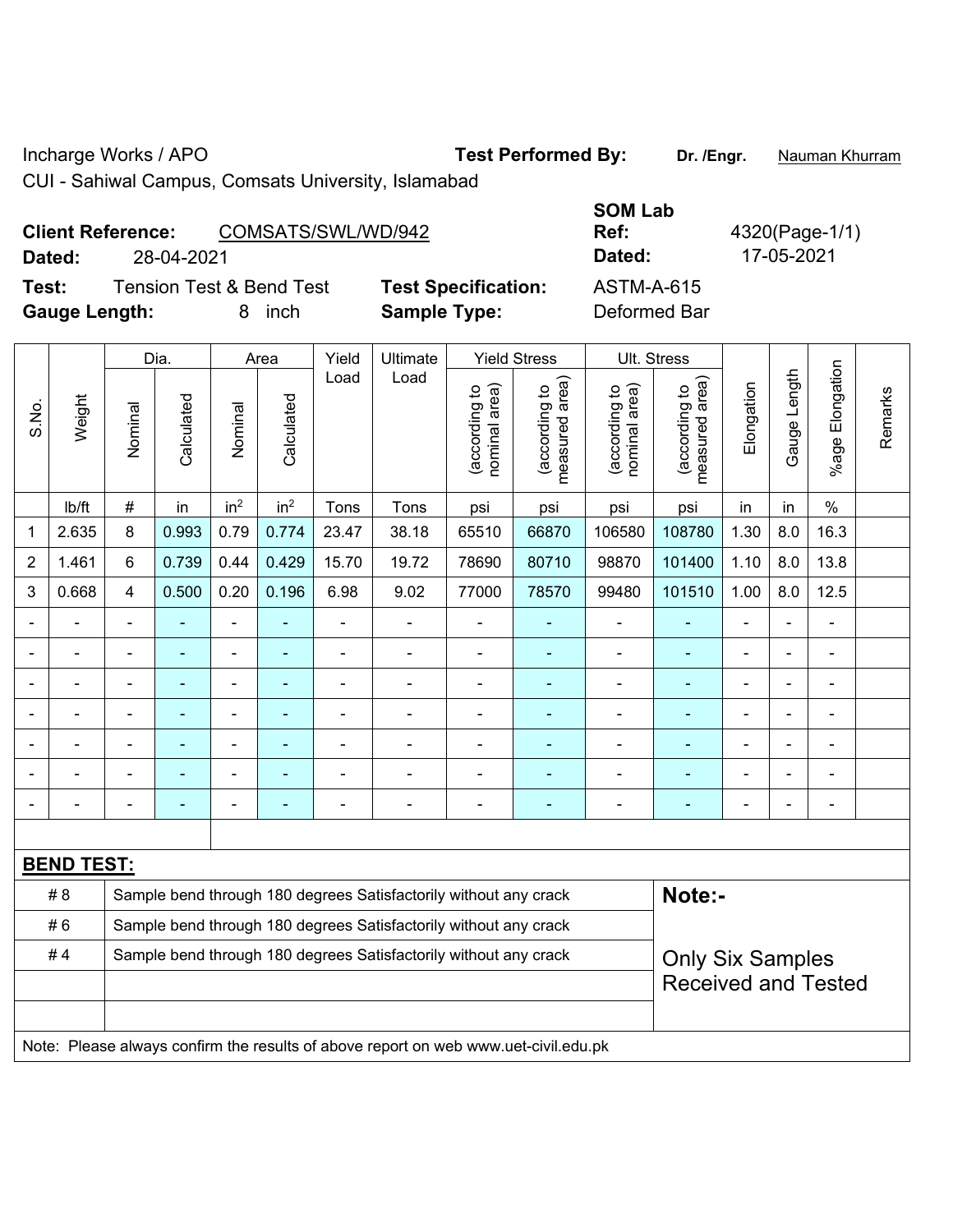*Ghulam Sarwar* 

*Resident Engineer* 

*NESPAK – Zeeruk (JV)* 

*CPEC (WR), Package-II* 

*ISAKHEL* 

**Project**: China Pakistan Economic Corridor (CPEC ) Westerm Route Hakla (On M1) to D. I. Khan Motorway-Rehmani Khel to Kot Balian- Package-2C **Reference No.**: RE/NESPAK/P-2C/CPEC-WR/647 Dated: 24-05-2021 **SOM Lab Ref**: CED/SOM/4318(Page-1/2) Dated: 17-05-2021

**Test:** Tensile Test, Elongation at Break, Hardness Test & Comp Set Test

**Sample Type:** Expansion Joint

### **TENSILE STRENGTH AND ELONGATION TEST. (AS PER ASTM-D-412)**

| S. No | <b>Sample Size</b><br>(mm) | <b>Ultimate Load</b><br>(kN) | Tensile<br>Strength<br>(Mpa) | Tensile<br><b>Strength</b><br>$\frac{\text{kg}}{\text{cm}^2}$ | <b>Elongation</b> at<br>$\text{Break}(\%)$ |
|-------|----------------------------|------------------------------|------------------------------|---------------------------------------------------------------|--------------------------------------------|
|       | $6.0 \times 3.2$           | 0.47                         | 24.48                        | 249.61                                                        | 540                                        |

### **- COMPRESSION SET TEST (AS PER ASTM-D-395)**

| <b>S. No.</b> | <b>Thickness of Sample</b> | <b>Final Thickness</b> | <b>Compression set</b> |  |  |
|---------------|----------------------------|------------------------|------------------------|--|--|
|               | (mm)                       | (mm)                   | $\binom{0}{0}$         |  |  |
|               | 3.20                       | 3.15                   | 1.562                  |  |  |

**- HARDNESS TEST (AS PER ASTM-D-2240 )**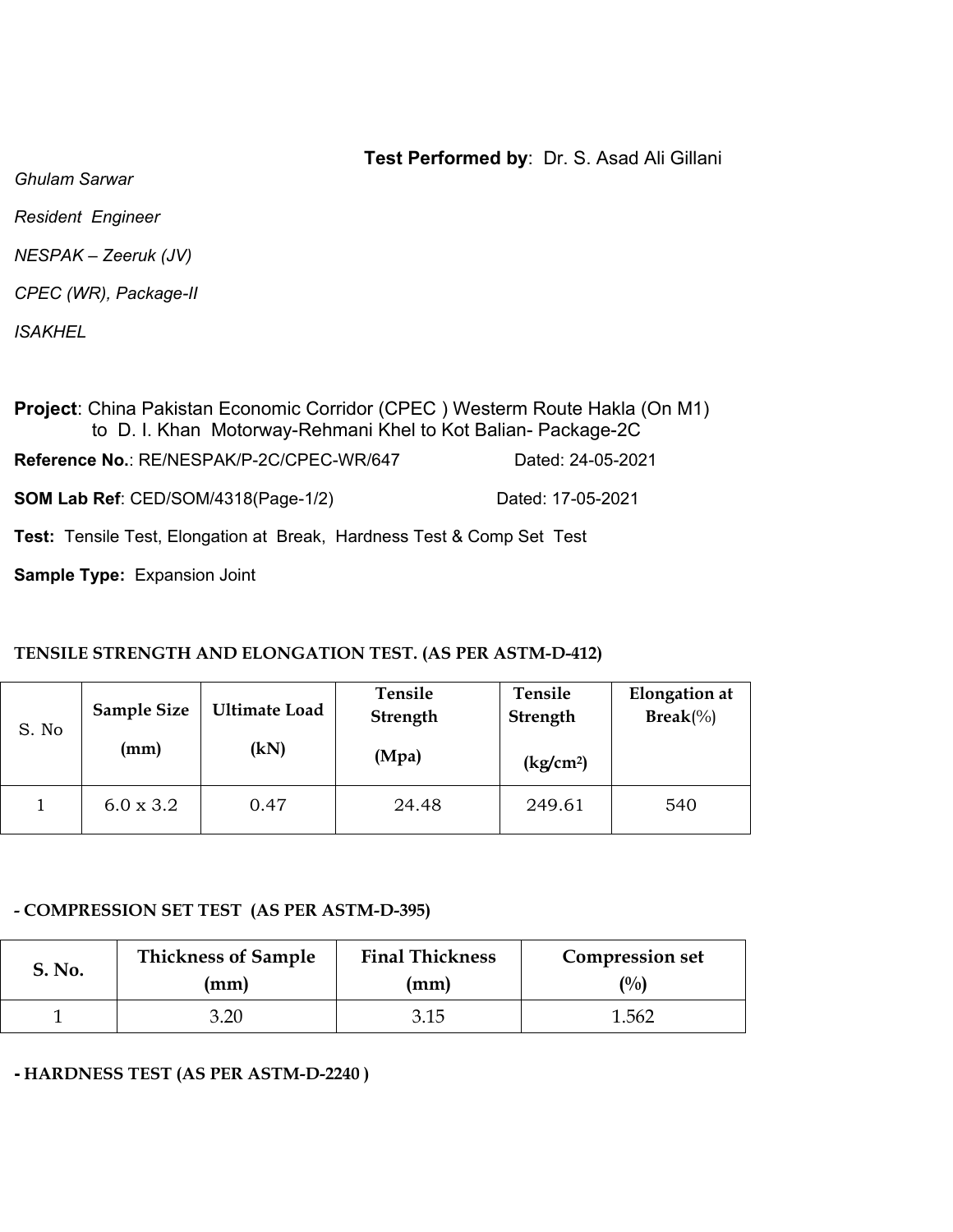| S. No | <b>Sample Type</b> | Hardness (Shore A) |
|-------|--------------------|--------------------|
|       | Exp. JOINT         | 48.33              |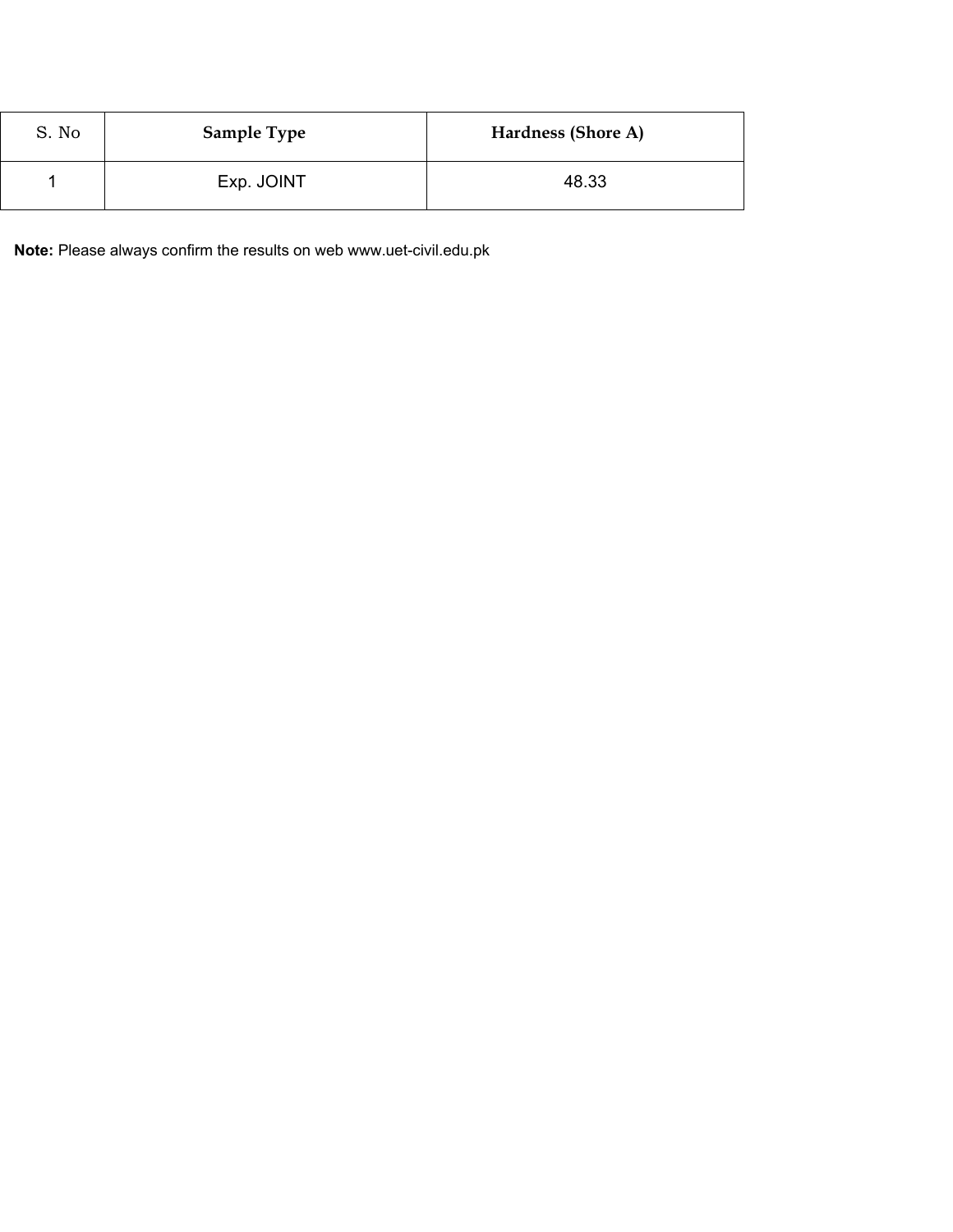*Ghulam Sarwar* 

*Resident Engineer* 

*NESPAK – Zeeruk (JV)* 

*CPEC (WR), Package-II* 

*ISAKHEL* 

**Project**: China Pakistan Economic Corridor (CPEC ) Westerm Route Hakla (On M1) to D. I. Khan Motorway-Rehmani Khel to Kot Balian- Package-2C

**Reference No.**: RE/NESPAK/P-2C/CPEC-WR/647 Dated: 24-05-2021

**SOM Lab Ref**: CED/SOM/4318(Page-2/2) Dated: 17-05-2021

**Test:** Tensile Test

**Sample Type:** Anchor Bolt (Expansion Joint)

| <b>Sample</b><br>No. | Original<br><b>Diameter of</b><br><b>Anchor Bolt</b><br>(mm) | <b>Tested</b><br><b>Diameter of</b><br>Bolt (mm) | <b>Ultimate</b><br>Load<br>(KN) | <b>Ultimate</b><br><b>Tensile Stress</b><br>(MPa) | <b>Elongation</b><br>(%) |
|----------------------|--------------------------------------------------------------|--------------------------------------------------|---------------------------------|---------------------------------------------------|--------------------------|
| 1                    | 14.0                                                         | 10.0                                             | 44.7                            | 569.0                                             | 20.0                     |

### **Tensile Test Results**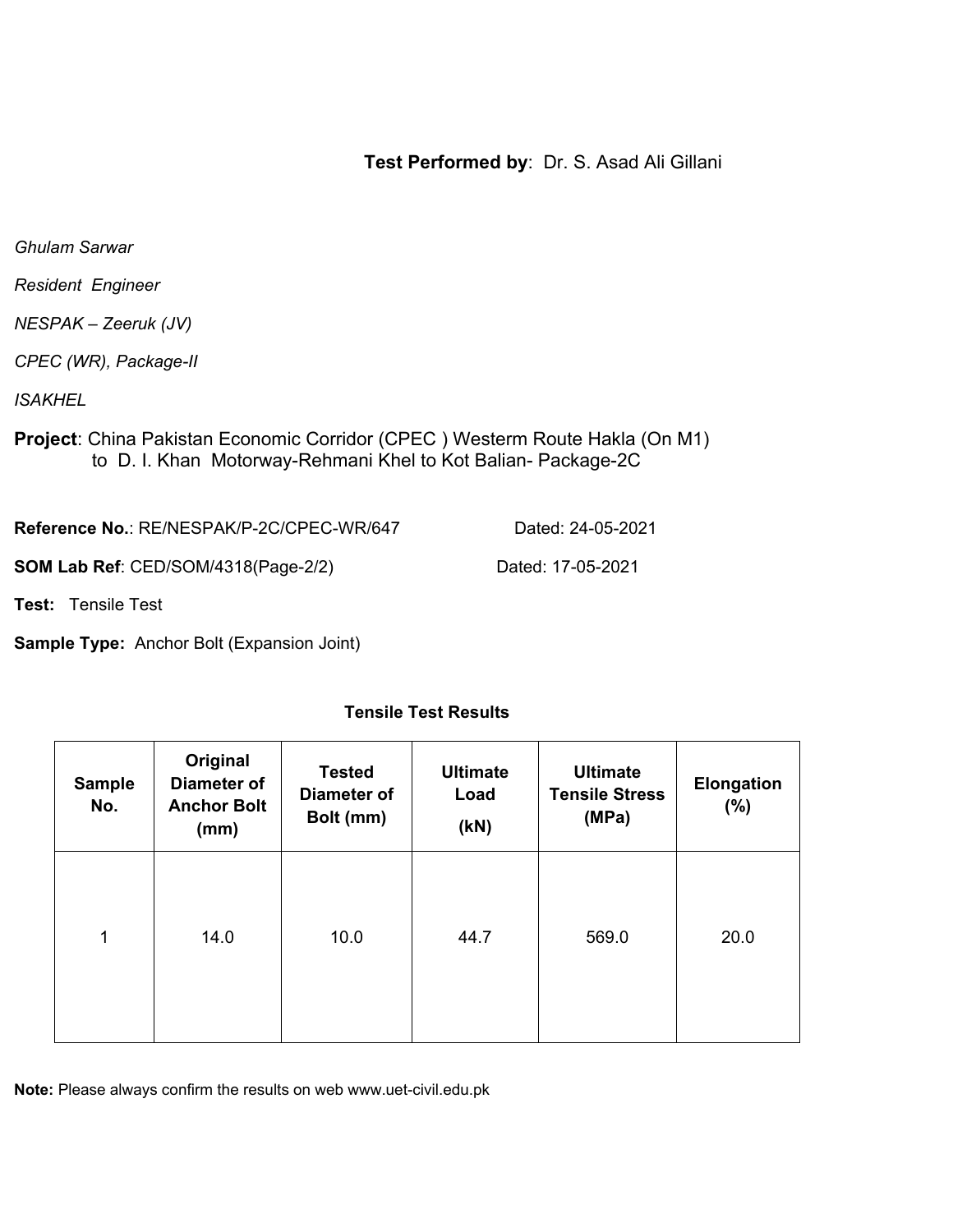Resident Engineer, PICIIP SAHIWAL 73-A W Block Farid Town Sahiwal

| Client Reference No.: 3976/11/MTL/Lot-2/110 | Dated: 05-04-2021 |
|---------------------------------------------|-------------------|
| <b>SOM Lab Ref: CED/SOM/4319(Page-1/2)</b>  | Dated: 17-05-2021 |

**Test:** Tensile Test & Elongation Test , Hardness Test, Comp Set. & Water Absorption Test

**Sample Type:** Rubber Ring (Gaskets ) for RCC Pipe of Diameter 33":

# **Tensile Strength & Elongation Test (ASTM‐D‐412)**

| S. No. | <b>Sample Type</b>  | Sample<br>Size(mm) | <b>Tensile Load</b><br>(kN) | <b>Tensile Strength</b><br>Kgs/cm <sup>2</sup> | % Elongation | Hardn<br>ess |
|--------|---------------------|--------------------|-----------------------------|------------------------------------------------|--------------|--------------|
|        | Rubber Gasket (72") | 17.0               | 1.3                         | 58.388                                         | 410          | Test A       |

## **Shore (ASTM‐D‐2240)**

| S. No | <b>Sample Type</b>  | <b>Hardness (A- Shore)</b> |
|-------|---------------------|----------------------------|
|       | Rubber Gasket (72") | 60.67                      |

#### **COMPRESSION SET TEST (AS PER ASTM-D-395)**

| S. No. | <b>Thickness of Sample</b> | <b>Final Thickness</b> | <b>Compression set</b><br>$\binom{0}{0}$ |
|--------|----------------------------|------------------------|------------------------------------------|
|        | (mm)                       | (mm)                   |                                          |
|        |                            | 16.2                   | 4.705                                    |

**Water Absorption (ASTM‐D‐2240)**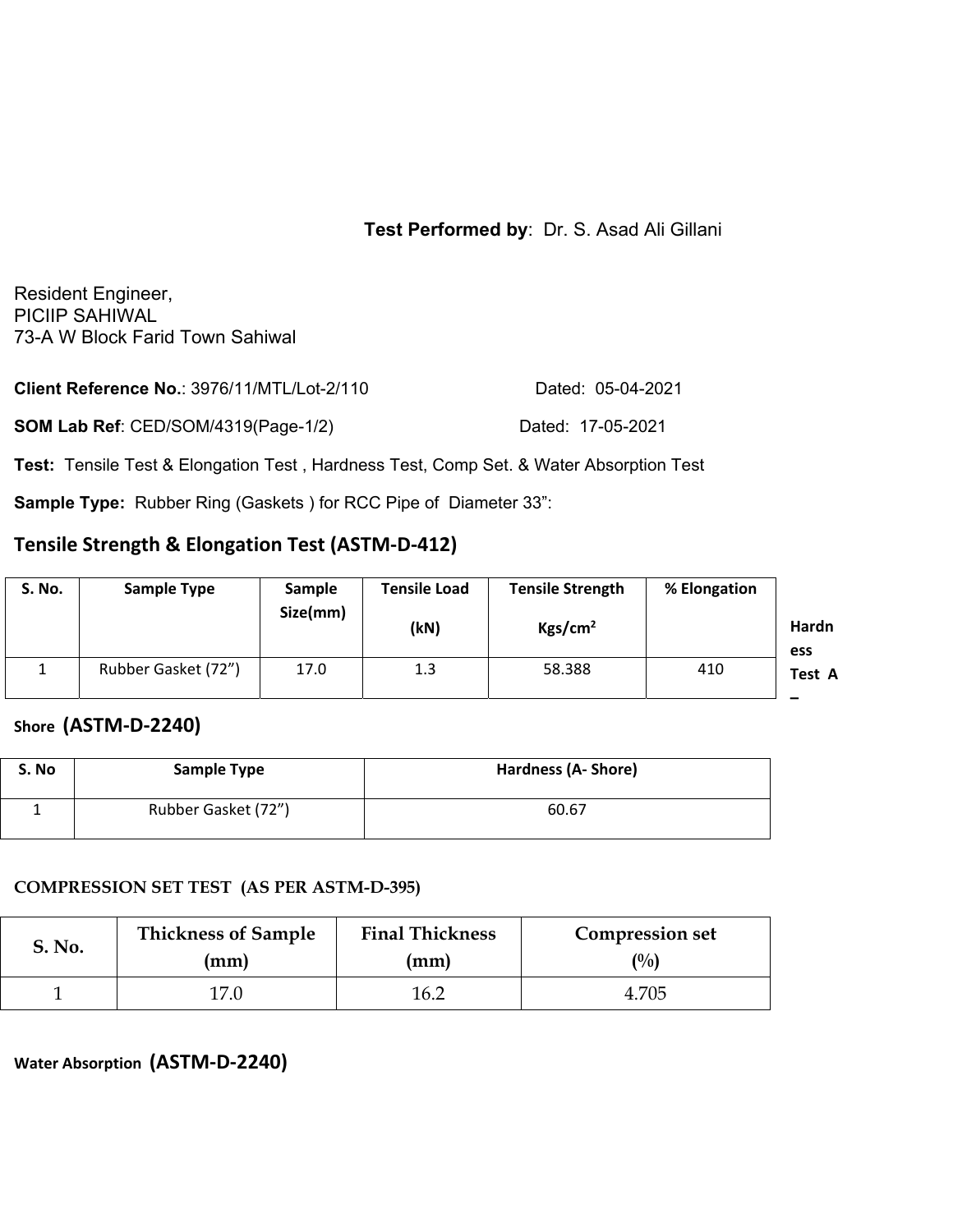| S. No | <b>Sample Type</b>              | <b>Remarks</b> |
|-------|---------------------------------|----------------|
|       | Rubber Gaskets Joints (72 inch) | No absorption  |